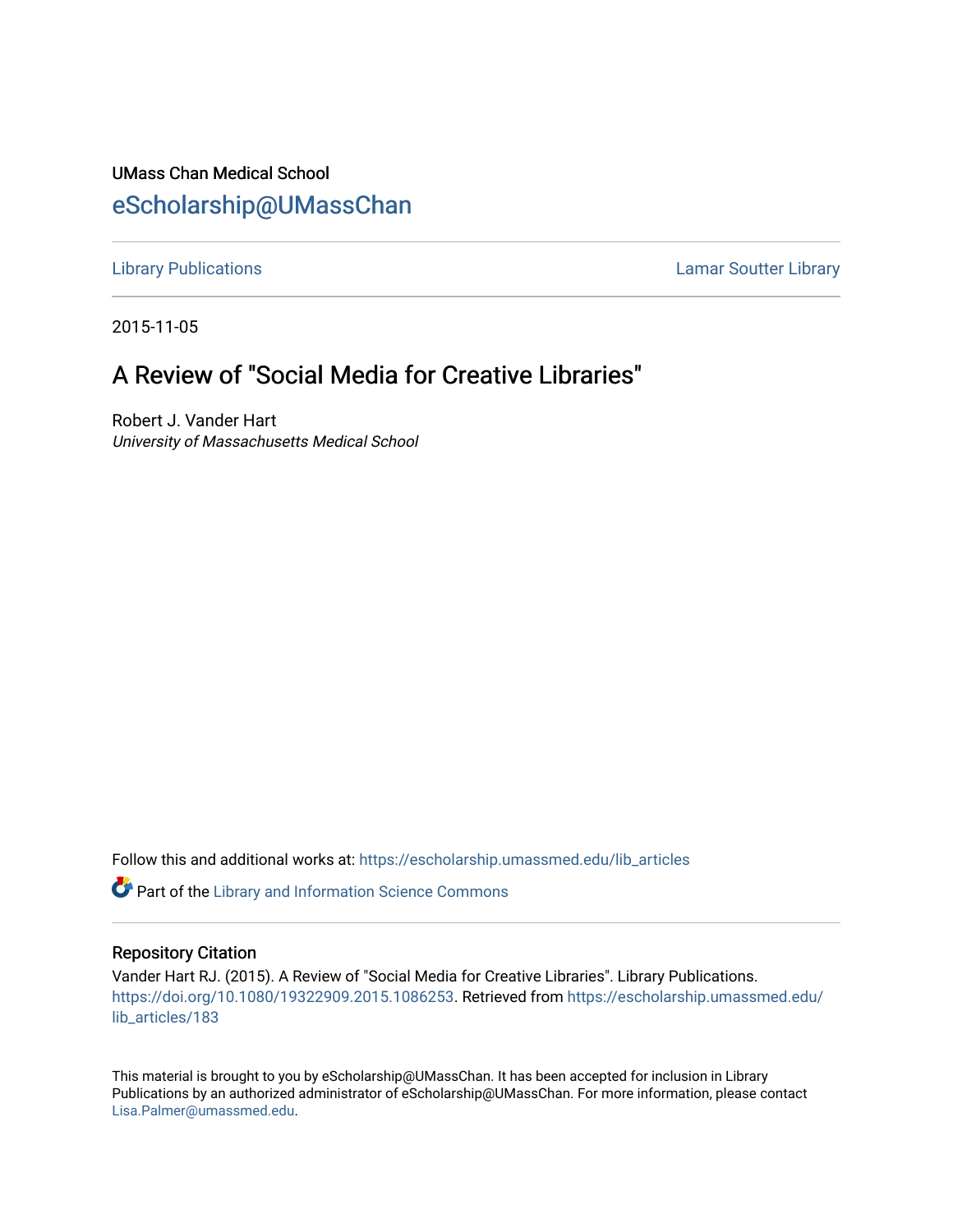## SOCIAL MEDIA FOR CREATIVE LIBRARIES. Bradley, Phil. London: Facet Publishing, 2015. 169pp. ISBN 978-1-85604-713-5.

This book is the second edition of the author's 2007 *How to Use Web 2.0 in Your Library*. Because social media has developed so quickly since then, Bradley updated the book under this new title. As he points out (xi), we "quickly dropped" the "Web 2.0" terminology. "Social media" has become the preferred term, although the author expresses doubt whether it has "helped or hindered the use of tools that are … an integral part of the phenomenon." (3).

Consisting of ten chapters and an appendix, Bradley discusses the wide range of tools that fall under the "social media" umbrella. Throughout, however, he stresses that he strives to "focus on the activities first, and then the tools will follow" (112). Chapter 1 ("An introduction to social media") asks "so what is 'social media'?", although he doesn't actually give a concise definition until near the end of the book, explaining that "'social media' is not exactly a strict term with clear definitions" (149). Chapter 2 ("Authority checking") deals with both the advantage and disadvantage of social media tools: that almost anyone can create online content. "Content cannot be trusted" (27), at least not like in the past when most published content was subject to peer review. Chapter 3 ("Guiding tools") focuses on providing access to good material; tools such as Google custom search engines and bookmarking services such as Delicious and Diigo are featured.

Chapters 4, 5 and 6 present tools to support current awareness, presentations, and training, respectively. In Chapter 7 ("Communication") the author discusses how libraries can effectively communicate with our users; Facebook, Twitter, LinkedIn, and blogs are all highlighted. Marketing and promotion of our libraries are the subjects of chapters 8 and 9; I found chapter 9 especially interesting for its discussion of various image tools and services that can be used to create library promotional tools. For example, there is a site called Vizualize.me where one can connect to their LinkedIn.com profile, and the site will compose a "resumé" in infographic format. Chapter 10 ("Creating a social media policy") considers the things that must be taken into account by a library in crafting a social media policy. The Appendix ("Social media disasters") was perhaps the most entertaining section, as it relates some well-known examples where the use of social media has gone terribly wrong or where it led to major corporate embarrassments. Included are the "United Breaks Guitars" case of 2009, and the incident where two Domino's Pizza employees recorded themselves doing disgusting things to pizzas. Each chapter ends with a brief summary of the content, and also links to all the online tools mentioned.

I think the book's value lies largely with the wealth of online tools presented that support the various activities in which libraries engage to connect with their users. All too often libraries start and then stop with just a Facebook page or a Twitter account; this book opens up numerous possibilities for libraries to become creative with their outreach. Although public libraries may benefit the most, I think there is something in Phil Bradley's work for all library types.